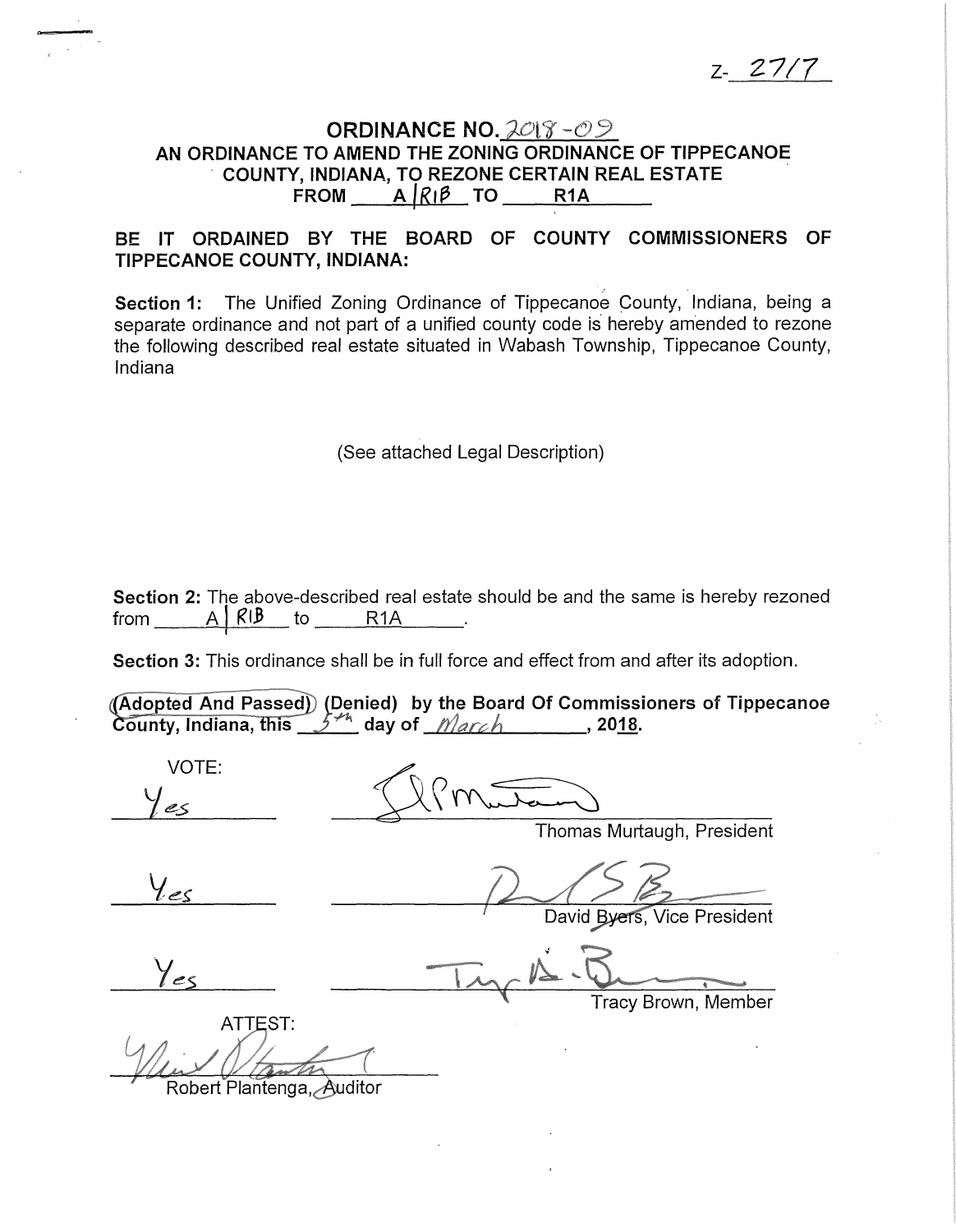17.58.10 02/09/18

## **Legal Description for Re-Zone Zone A to Zone R-1-A**

/ *r* 

> A part of the Northeast Quarter, a part of the East Half of the Northwest Quarter, and a part of the East Half of the Southwest Quarter of Section 14, Township 23 North, Range 5 West, in Wabash Township, Tippecanoe County, Indiana, described as follows:

> Beginning at the.Northwest Corner of the East Half of the Southwest Quarter of said Section; thence South 00°24'54" East along the West Line of said half-quarter section 114.27 feet; thence North 46°26'08" East 13.19 feet; thence North 81°52'33" East 96.23 feet; thence North 68°12'48" East 24.43 feet; thence North 84°17'38" East 45.59 feet; thence North 71°54'32" East 82.72 feet; thence North 43°10'34" East 33.15 feet; thence North 36°53'25" East 30.23 feet; thence North 18°26'45" East 28.67 feet; thence North 32°01'30" West 14.26 feet; thence South 85°14'24" West 18.21 feet; thence North 68°12'51" West 24.43 feet; thence North 21°03'07" West 21.05 feet; thence North 01°21'55" East 63.48 feet; thence North 29°45'42" East 12.18 feet; thence North 87°36'57" East 16.54 feet; thence North 11°31'44" East 261.81 feet; thence South 75°10'46" East 236.87 feet; thence North 14°48"50" East 27.32 feet; thence South 84°05'09" East 505.16 feet; thence North 61°58'48" East 311.00 feet to the southwestern right-of-way line of the railroad now or formerly known as the Kankakee, Beaverville and Southern Railroad; thence North 34°38'09" West along said righf-of-way line 2,366.82 feet to the West Line of the East Half of the Northwest Quarter of said Section; thence South 00°13'37" East along said West Line 2,401.07 feet to the point of beginning, containing 35. 772 acres, more or less.

EXCEPT THEREFROM that portion of Appleridge At The Orchard, Phase 2, Planned Development recorded as Document Number 04001952 on January 23, 2004 in the Office of the Tippecanoe County Recorder, Tippecanoe County, Indiana, lying within said 35.772-acre tract.

ALSO EXCEPT THEREFROM that portion of The Orchard Subdivision, Phase Three, Section One, recorded as Document Number 200909009548 on May 7, 2009 in the Office of the Tippecanoe County Recorder, Tippecanoe County, Indiana, lying within said 35. 772-acre tract.

ALSO EXCEPT THEREFROM that portion of The Orchard Planned Development, Phase Four recorded as Document Number 201515001392 on January 26, 2015 in the Office of the Tippecanoe County Recorder, Tippecanoe County, Indiana, lying within said 35.772-acre tract.

ALSO EXCEPT THEREFROM that portion of said 35.772-acre tract designated as Flood Plain Zone shown on the Official Zoning Map for Tippecanoe County and as further described as follows; Commencing at the Northwest Corner of the East Half of the Southwest Quarter of said Section; thence North 00°16'44" West 389.10 feet to the Point of Beginning; thence along the following fourteen (19) courses:

- 1) North 00°16'44" West 647.27 feet;
- 2) North 85°36'12" East 81.11 feet;
- 3) North 68°54'40" East 52.56 feet'
- 4) North 55°46'15" East 55.58 feet;